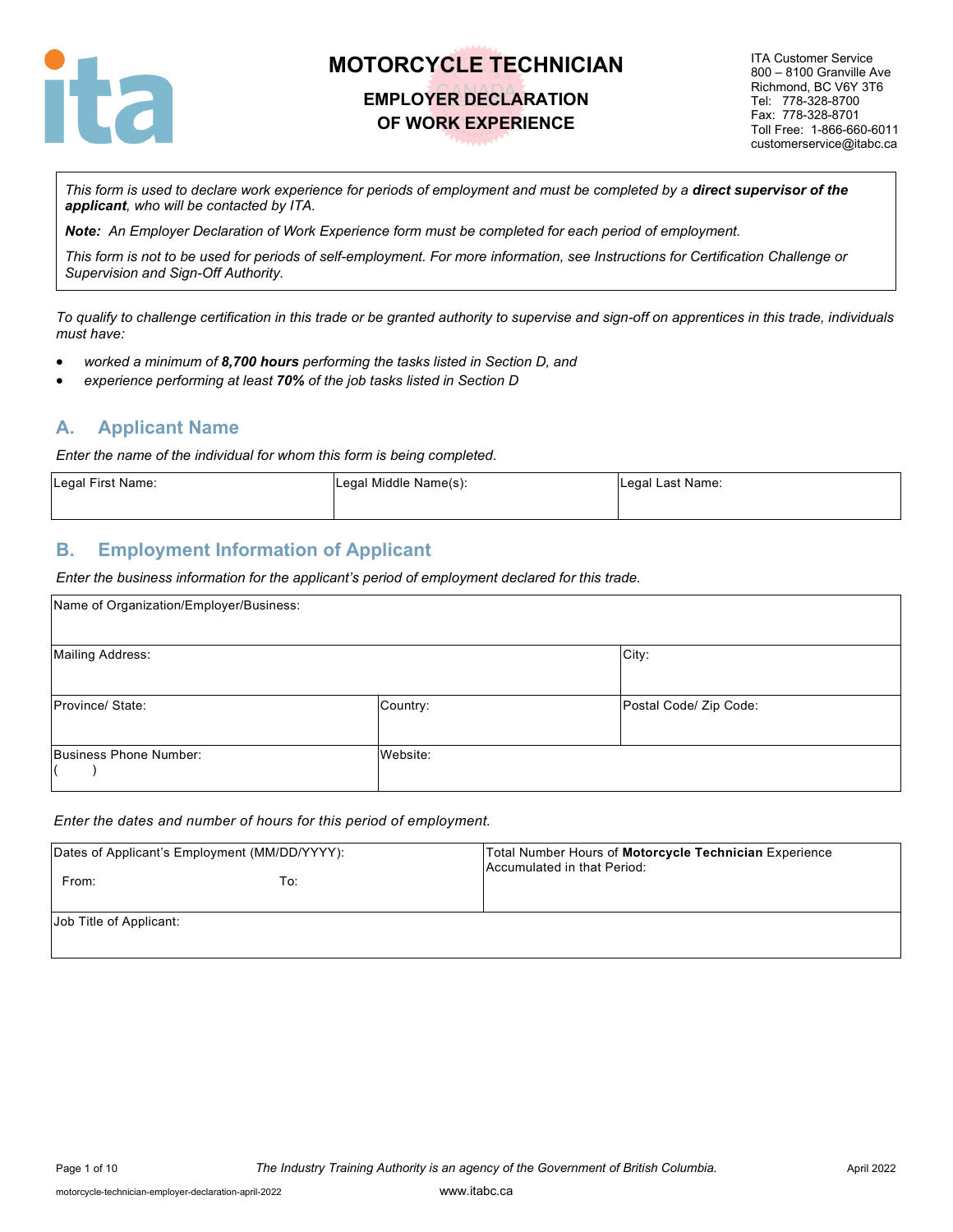

### **EMPLOYER DECLARATION OF WORK EXPERIENCE**

ITA Customer Service 800 – 8100 Granville Ave Richmond, BC V6Y 3T6 Tel: 778-328-8700 Fax: 778-328-8701 Toll Free: 1-866-660-6011 customerservice@itabc.ca

### **C. Supervisor Contact Information**

*Enter the name and contact information for the person who directly supervised the applicant during this employment period. Ensure the information given is current as the application will be denied if this person cannot be contacted by ITA.*

| First and Last Name of Applicant's Direct Supervisor:                             | Supervisor Position or Title: |
|-----------------------------------------------------------------------------------|-------------------------------|
| Supervisor's Phone Number:                                                        | Supervisor E-Mail Address:    |
| [Language(s) that the employer/supervisor can communicate: (check all that apply) |                               |
| English                                                                           | Other (please specify):       |

### **D. Supervisor Declaration of Job Task Performance of Applicant**

By checking "Yes" or "No" in the Declaration Response column, indicate whether you, as the direct supervisor of the applicant, have *personally witnessed the applicant performing the job tasks listed.* 

| Job Tasks (114)                                                                 | <b>Declaration</b><br><b>Response</b> |             |
|---------------------------------------------------------------------------------|---------------------------------------|-------------|
| PERFORMS SAFETY-RELATED FUNCTIONS<br>Maintains safe work environment            | Yes:<br>No:                           | □<br>□      |
| Uses personal protective equipment (PPE) and safety equipment                   | Yes:<br>No:                           | П<br>$\Box$ |
| PERFORMS ROUTINE WORK PRACTICES<br>Uses trade-related consumables               | Yes:<br>No:                           | П<br>□      |
| Performs periodic maintenance                                                   | Yes:<br>No:                           | П<br>П      |
| Performs storage procedures                                                     | Yes:<br>No:                           | П<br>$\Box$ |
| Prepares new motorcycles                                                        | Yes:<br>No:                           | П<br>$\Box$ |
| Conducts safety inspection                                                      | Yes:<br>No:                           | П<br>$\Box$ |
| Verifies repairs                                                                | Yes:<br>No:                           | $\Box$<br>□ |
| USES TOOLS, EQUIPMENT, AND DOCUMENTATION<br>Uses diagnostic tools and equipment | Yes:<br>No:                           | П<br>$\Box$ |

| Supervisor First and Last Name: | Applicant First and Last Name: |
|---------------------------------|--------------------------------|
|                                 |                                |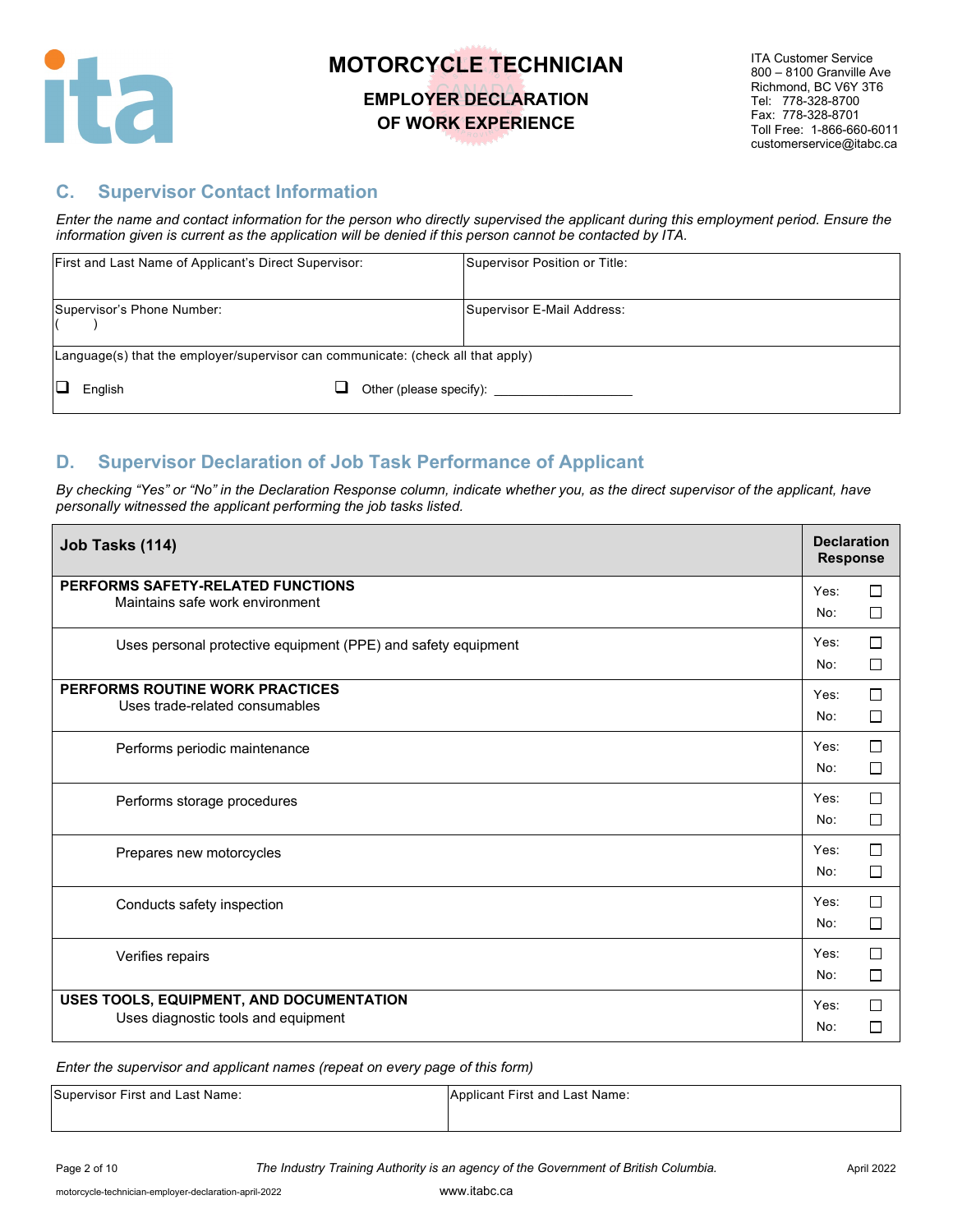

## **EMPLOYER DECLARATION OF WORK EXPERIENCE**

ITA Customer Service 800 – 8100 Granville Ave Richmond, BC V6Y 3T6 Tel: 778-328-8700 Fax: 778-328-8701 Toll Free: 1-866-660-6011 customerservice@itabc.ca

| Job Tasks (114)                                                              | <b>Declaration</b><br><b>Response</b> |                  |
|------------------------------------------------------------------------------|---------------------------------------|------------------|
| Uses precision measuring instruments                                         | Yes:<br>No:                           | $\Box$<br>$\Box$ |
| Uses hand tools                                                              | Yes:<br>No:                           | $\Box$<br>$\Box$ |
| Uses heating/cutting tools and equipment                                     | Yes:<br>No:                           | $\Box$<br>$\Box$ |
| Uses pneumatic and electric power tools and equipment                        | Yes:<br>No:                           | $\Box$<br>$\Box$ |
| Uses shop equipment                                                          | Yes:<br>No:                           | $\Box$<br>$\Box$ |
| Uses documentation                                                           | Yes:<br>No:                           | $\Box$<br>$\Box$ |
| USES COMMUNICATION AND MENTORING TECHNIQUES<br>Uses communication techniques | Yes:<br>No:                           | $\Box$<br>$\Box$ |
| Uses mentoring techniques                                                    | Yes:<br>No:                           | $\Box$<br>$\Box$ |
| <b>DIAGNOSES CHASSIS AND COMPONENTS</b><br>Diagnoses frame                   | Yes:<br>No:                           | $\Box$<br>$\Box$ |
| Diagnoses steering head                                                      | Yes:<br>No:                           | $\Box$<br>$\Box$ |
| Diagnoses steering systems for three-wheel motorcycles                       | Yes:<br>No:                           | $\Box$<br>$\Box$ |
| Diagnoses handle bars, foot rests and controls                               | Yes:<br>No:                           | $\Box$<br>$\Box$ |
| Diagnoses chassis ancillary and accessory components                         | Yes:<br>No:                           | $\Box$<br>$\Box$ |
| <b>SERVICES CHASSIS AND COMPONENTS</b><br>Services frame                     | Yes:<br>No:                           | $\Box$<br>$\Box$ |
| Services steering head                                                       | Yes:<br>No:                           | $\Box$<br>$\Box$ |

| Supervisor First and Last Name: | Applicant First and Last Name: |
|---------------------------------|--------------------------------|
|                                 |                                |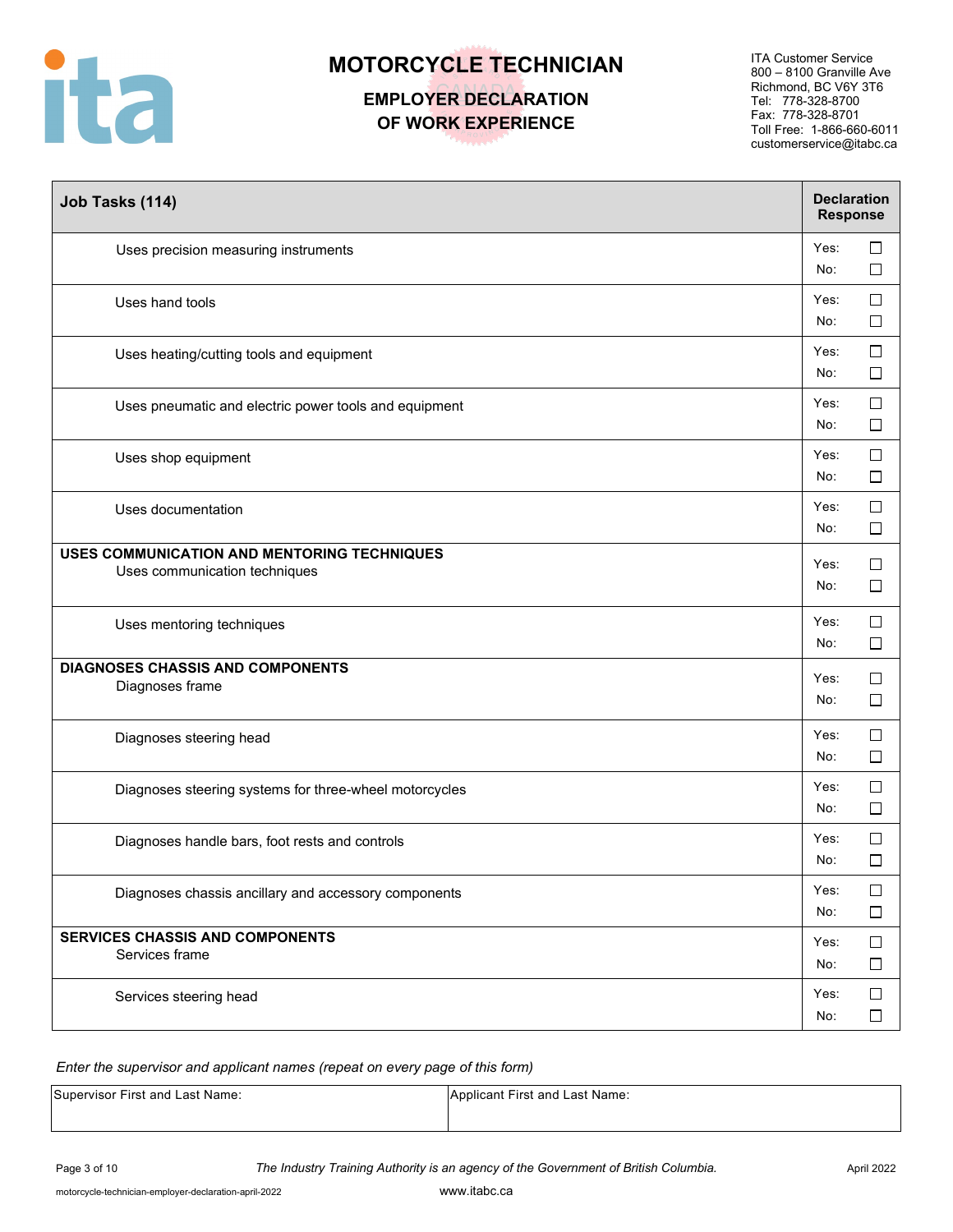

## **EMPLOYER DECLARATION OF WORK EXPERIENCE**

ITA Customer Service 800 – 8100 Granville Ave Richmond, BC V6Y 3T6 Tel: 778-328-8700 Fax: 778-328-8701 Toll Free: 1-866-660-6011 customerservice@itabc.ca

| Job Tasks (114)                                                              | <b>Declaration</b><br><b>Response</b> |                  |
|------------------------------------------------------------------------------|---------------------------------------|------------------|
| Services steering systems for three-wheel motorcycles                        | Yes:<br>No:                           | $\Box$<br>$\Box$ |
| Services handle bars, foot rests and controls                                | Yes:<br>No:                           | $\Box$<br>$\Box$ |
| Services chassis ancillary and accessory components                          | Yes:<br>No:                           | $\Box$<br>$\Box$ |
| <b>DIAGNOSES SUSPENSION SYSTEMS</b><br>Diagnoses front suspension components | Yes:<br>No:                           | $\Box$<br>$\Box$ |
| Diagnoses front suspension components for three-wheel motorcycles            | Yes:<br>No:                           | □<br>$\Box$      |
| Diagnoses rear suspension components                                         | Yes:<br>No:                           | $\Box$<br>$\Box$ |
| Diagnoses swing arm                                                          | Yes:<br>No:                           | $\Box$<br>$\Box$ |
| <b>SERVICES SUSPENSION SYSTEMS</b><br>Services front suspension components   | Yes:<br>No:                           | $\Box$<br>$\Box$ |
| Services front suspension components for three-wheel motorcycles             | Yes:<br>No:                           | $\Box$<br>$\Box$ |
| Services rear suspension components                                          | Yes:<br>No:                           | $\Box$<br>$\Box$ |
| Services swing arm                                                           | Yes:<br>No:                           | $\Box$<br>$\Box$ |
| <b>DIAGNOSES WHEELS AND TIRES</b><br>Diagnoses tires                         | Yes:<br>No:                           | □<br>$\Box$      |
| Diagnoses spoked wheels                                                      | Yes:<br>No:                           | $\Box$<br>$\Box$ |
| Diagnoses one-piece wheels                                                   | Yes:<br>No:                           | $\Box$<br>$\Box$ |
| Diagnoses multi-piece wheels                                                 | Yes:<br>No:                           | $\Box$<br>$\Box$ |

| Supervisor First and Last Name: | Applicant First and Last Name: |
|---------------------------------|--------------------------------|
|                                 |                                |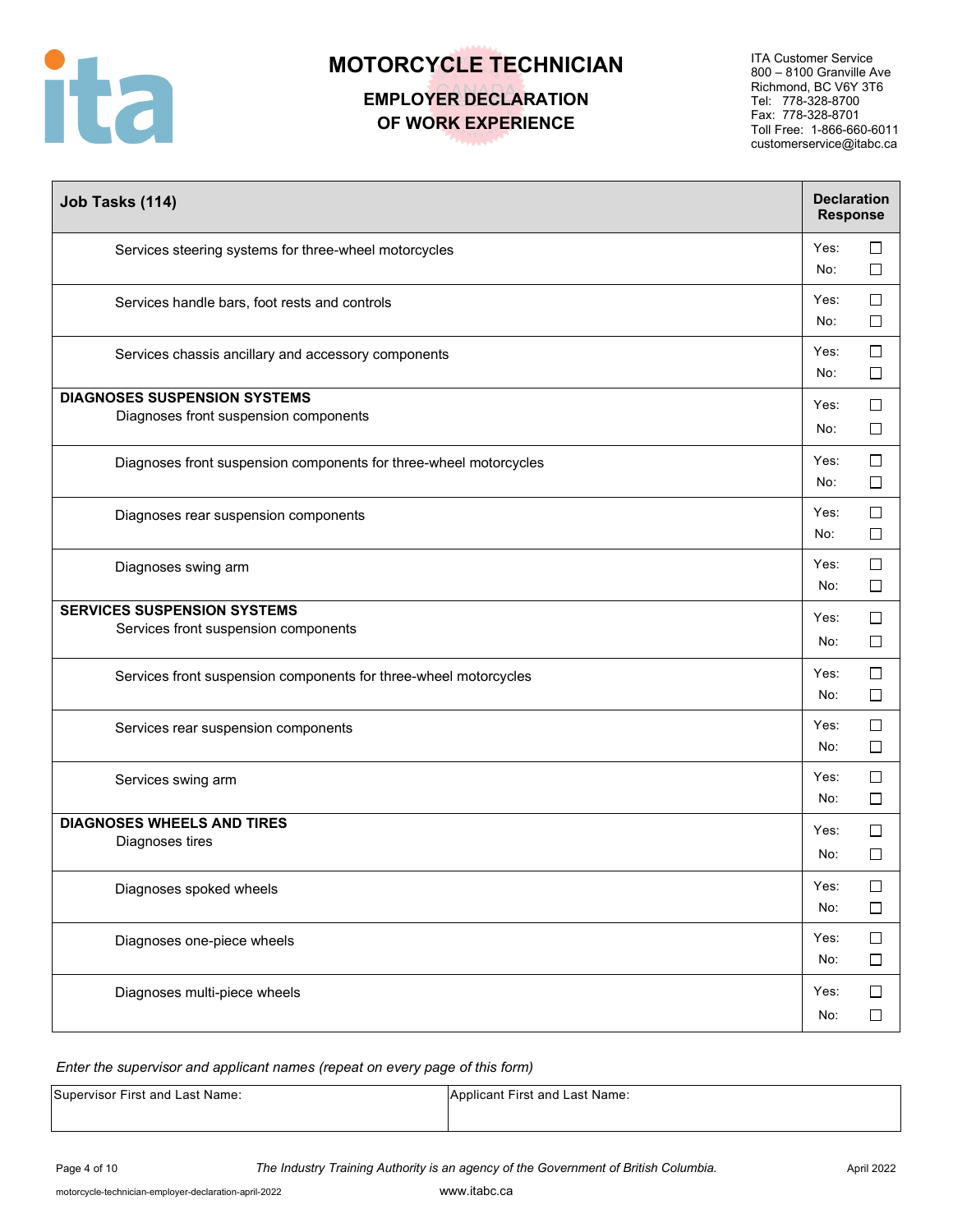

### **EMPLOYER DECLARATION OF WORK EXPERIENCE**

ITA Customer Service 800 – 8100 Granville Ave Richmond, BC V6Y 3T6 Tel: 778-328-8700 Fax: 778-328-8701 Toll Free: 1-866-660-6011 customerservice@itabc.ca

| Job Tasks (114)                                                          | <b>Declaration</b><br><b>Response</b> |                  |
|--------------------------------------------------------------------------|---------------------------------------|------------------|
| <b>SERVICES WHEELS AND TIRES</b><br>Services tires                       | Yes:<br>No:                           | $\Box$<br>$\Box$ |
| Services spoked wheels                                                   | Yes:<br>No:                           | $\Box$<br>$\Box$ |
| Services one-piece wheels                                                | Yes:<br>No:                           | $\Box$<br>$\Box$ |
| Services multi-piece wheels                                              | Yes:<br>No:                           | $\Box$<br>$\Box$ |
| <b>DIAGNOSES BRAKING SYSTEMS</b><br>Diagnoses hydraulic braking systems  | Yes:<br>No:                           | $\Box$<br>$\Box$ |
| Diagnoses mechanical braking systems                                     | Yes:<br>No:                           | $\Box$<br>$\Box$ |
| Diagnoses braking control systems                                        | Yes:<br>No:                           | $\Box$<br>$\Box$ |
| <b>SERVICES BRAKING SYSTEMS</b><br>Services hydraulic braking systems    | Yes:<br>No:                           | $\Box$<br>$\Box$ |
| Services mechanical braking systems                                      | Yes:<br>No:                           | $\Box$<br>$\Box$ |
| Services braking control systems                                         | Yes:<br>No:                           | $\Box$<br>$\Box$ |
| DIAGNOSES TWO-STROKE AND FOUR-STROKE ENGINES<br>Diagnoses cylinder heads | Yes:<br>No:                           | $\Box$<br>$\Box$ |
| Diagnoses valve systems on two-stroke engine                             | Yes:<br>No:                           | $\Box$<br>$\Box$ |
| Diagnoses valve train on four-stroke engine                              | Yes:<br>No:                           | $\Box$<br>$\Box$ |
| Diagnoses cylinders and pistons                                          | Yes:<br>No:                           | $\Box$<br>$\Box$ |
| Diagnoses crankshaft assembly                                            | Yes:<br>No:                           | $\Box$<br>$\Box$ |

| Supervisor First and Last Name: | Applicant First and Last Name: |
|---------------------------------|--------------------------------|
|                                 |                                |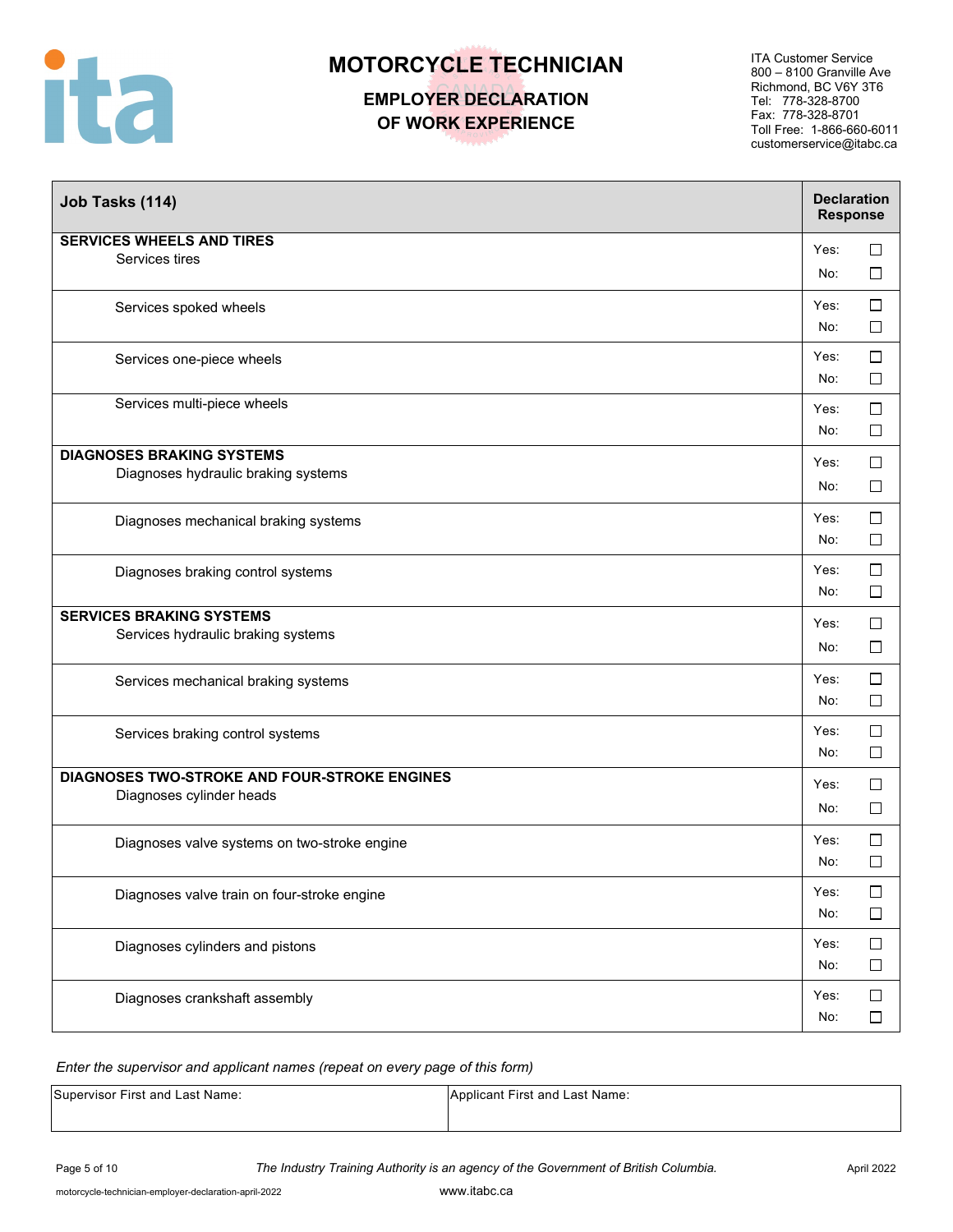

## **EMPLOYER DECLARATION OF WORK EXPERIENCE**

ITA Customer Service 800 – 8100 Granville Ave Richmond, BC V6Y 3T6 Tel: 778-328-8700 Fax: 778-328-8701 Toll Free: 1-866-660-6011 customerservice@itabc.ca

| Job Tasks (114)                                                                              | <b>Declaration</b><br><b>Response</b> |                  |
|----------------------------------------------------------------------------------------------|---------------------------------------|------------------|
| Diagnoses counterbalance assemblies                                                          | Yes:<br>No:                           | □<br>$\Box$      |
| Diagnoses engine cases                                                                       | Yes:<br>No:                           | □<br>$\Box$      |
| Diagnoses lubrication system                                                                 | Yes:<br>No:                           | □<br>$\Box$      |
| Diagnoses cooling system                                                                     | Yes:<br>No:                           | $\Box$<br>$\Box$ |
| SERVICES TWO-STROKE AND FOUR-STROKE ENGINES<br>Services cylinder heads on four-stroke engine | Yes:<br>No:                           | $\Box$<br>$\Box$ |
| Services valve systems on two-stroke engine                                                  | Yes:<br>No:                           | $\Box$<br>$\Box$ |
| Services valve train on four-stroke engine                                                   | Yes:<br>No:                           | $\Box$<br>$\Box$ |
| Services cylinders and pistons                                                               | Yes:<br>No:                           | $\Box$<br>$\Box$ |
| Services crankshaft assembly                                                                 | Yes:<br>No:                           | ⊔<br>$\Box$      |
| Services counterbalance assemblies                                                           | Yes:<br>No:                           | □<br>$\Box$      |
| Services engine cases                                                                        | Yes:<br>No:                           | $\Box$<br>$\Box$ |
| Services lubrication system                                                                  | Yes:<br>No:                           | $\Box$<br>$\Box$ |
| Services cooling system                                                                      | Yes:<br>No:                           | $\Box$<br>$\Box$ |
| DIAGNOSES CLUTCHES AND PRIMARY DRIVE<br>Diagnoses primary drive and driven gears             | Yes:<br>No:                           | $\Box$<br>$\Box$ |
| Diagnoses primary drive chain and sprockets                                                  | Yes:<br>No:                           | $\Box$<br>$\Box$ |

| Supervisor First and Last Name: | Applicant First and Last Name: |
|---------------------------------|--------------------------------|
|                                 |                                |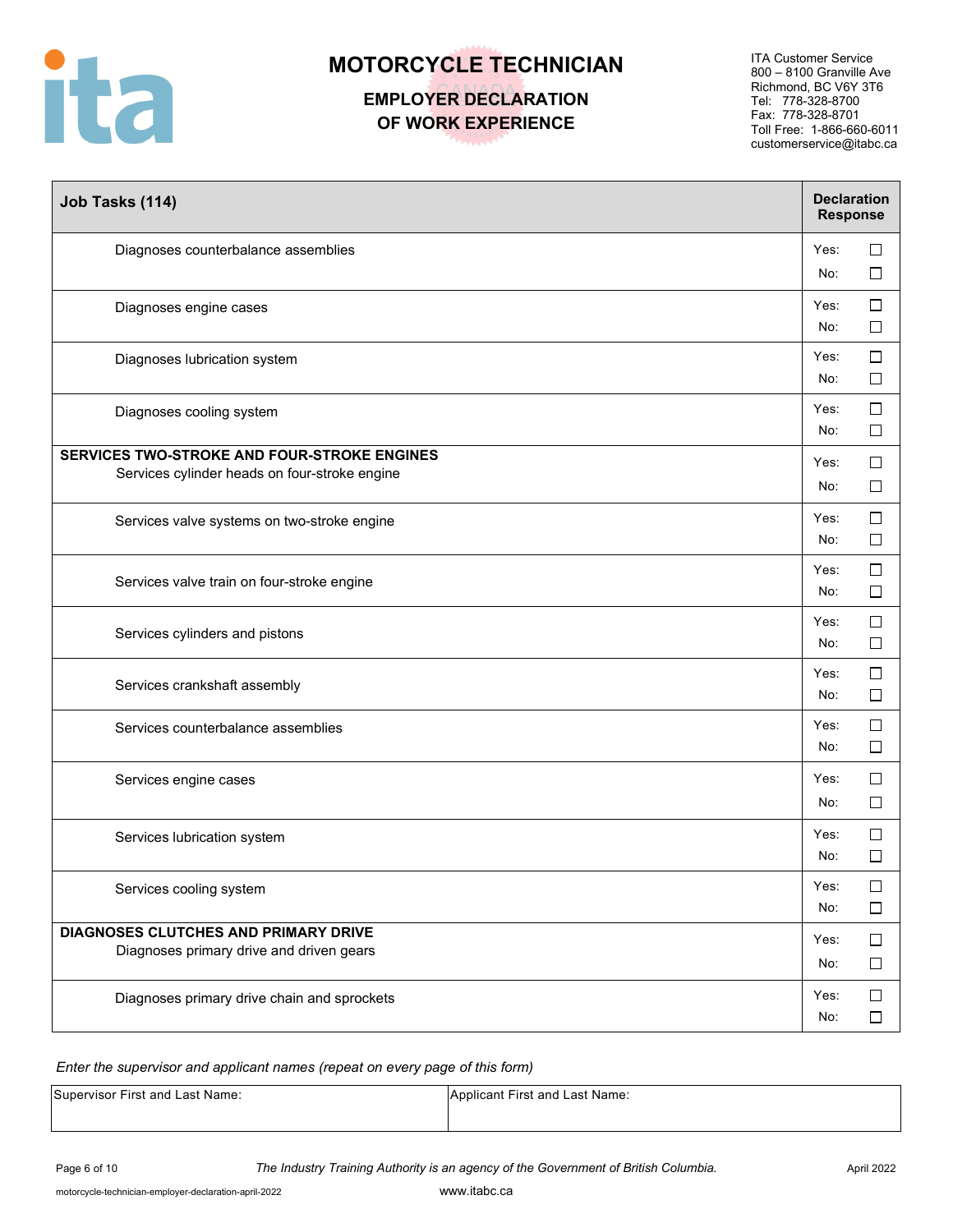

## **EMPLOYER DECLARATION OF WORK EXPERIENCE**

ITA Customer Service 800 – 8100 Granville Ave Richmond, BC V6Y 3T6 Tel: 778-328-8700 Fax: 778-328-8701 Toll Free: 1-866-660-6011 customerservice@itabc.ca

| Job Tasks (114)                                                                | <b>Declaration</b><br><b>Response</b> |                  |
|--------------------------------------------------------------------------------|---------------------------------------|------------------|
| Diagnoses primary drive belt and pulleys                                       | Yes:<br>No:                           | $\Box$<br>$\Box$ |
| Diagnoses manual clutches                                                      | Yes:<br>No:                           | $\Box$<br>$\Box$ |
| Diagnoses automatic clutches                                                   | Yes:<br>No:                           | $\Box$<br>$\Box$ |
| Diagnoses kick start                                                           | Yes:<br>No:                           | $\Box$<br>$\Box$ |
| SERVICES CLUTCHES AND PRIMARY DRIVE<br>Services primary drive and driven gears | Yes:<br>No:                           | $\Box$<br>$\Box$ |
| Services primary drive chain and sprockets                                     | Yes:<br>No:                           | $\Box$<br>$\Box$ |
| Services primary drive belt and pulleys                                        | Yes:<br>No:                           | $\Box$<br>$\Box$ |
| Services manual clutches                                                       | Yes:<br>No:                           | $\Box$<br>$\Box$ |
| Services automatic clutches                                                    | Yes:<br>No:                           | $\Box$<br>$\Box$ |
| Services kick start                                                            | Yes:<br>No:                           | $\Box$<br>$\Box$ |
| <b>DIAGNOSES TRANSMISSIONS</b><br>Diagnoses constant mesh transmissions        | Yes:<br>No:                           | $\Box$<br>$\Box$ |
| Diagnoses continuously variable transmission (CVT)                             | Yes:<br>No:                           | □<br>$\Box$      |
| <b>SERVICES TRANSMISSIONS</b><br>Services constant mesh transmissions          | Yes:<br>No:                           | $\Box$<br>$\Box$ |
| Services continuously variable transmission                                    | Yes:<br>No:                           | $\Box$<br>$\Box$ |
| <b>DIAGNOSES FINAL DRIVE</b><br>Diagnoses final drive chain and sprockets      | Yes:<br>No:                           | $\Box$<br>$\Box$ |

| Supervisor First and Last Name: | Applicant First and Last Name: |
|---------------------------------|--------------------------------|
|                                 |                                |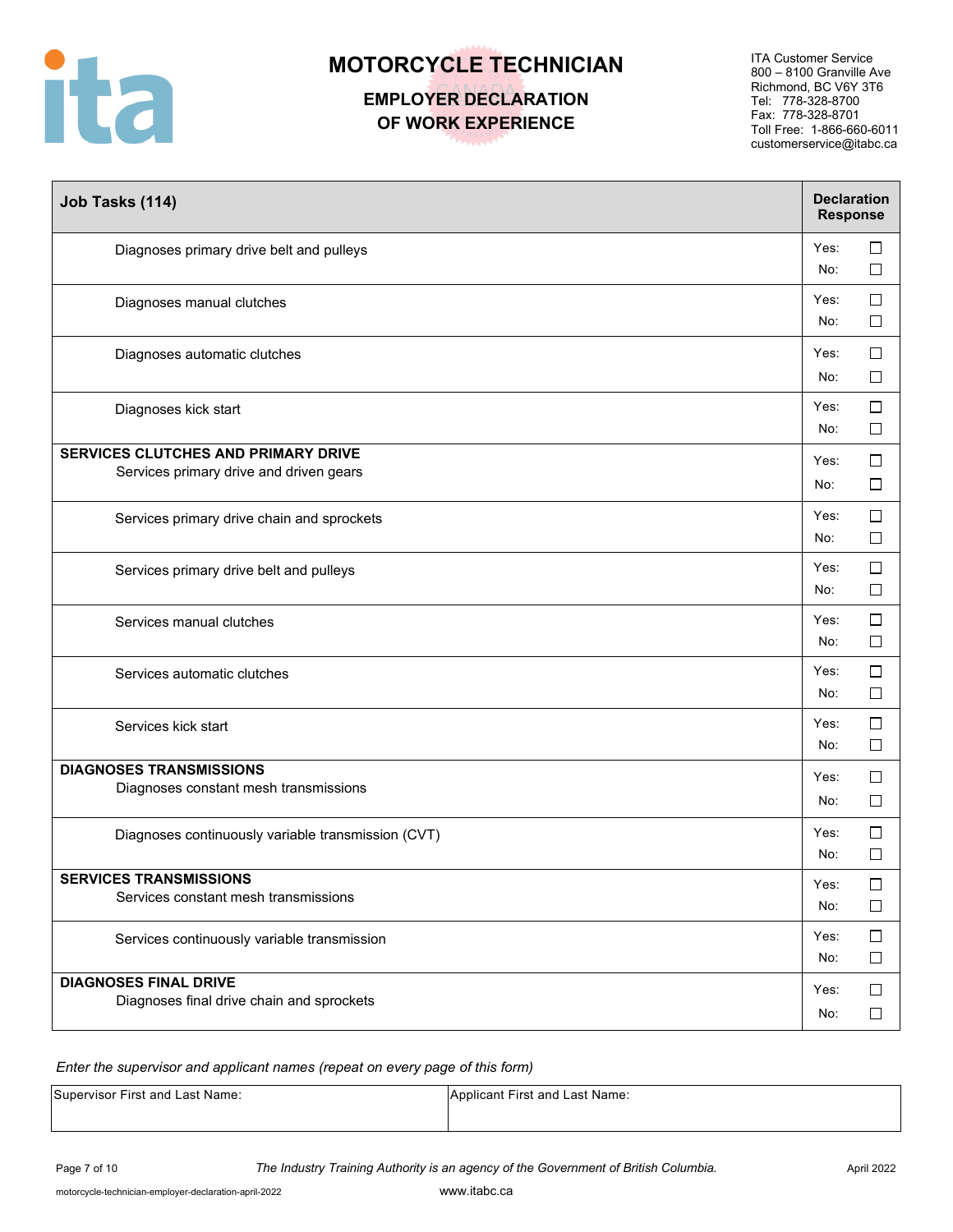

## **EMPLOYER DECLARATION OF WORK EXPERIENCE**

ITA Customer Service 800 – 8100 Granville Ave Richmond, BC V6Y 3T6 Tel: 778-328-8700 Fax: 778-328-8701 Toll Free: 1-866-660-6011 customerservice@itabc.ca

| Job Tasks (114)                                                              | <b>Declaration</b><br><b>Response</b> |                  |
|------------------------------------------------------------------------------|---------------------------------------|------------------|
| Diagnoses final drive shaft and gears                                        | Yes:<br>No:                           | $\Box$<br>$\Box$ |
| Diagnoses final drive belt and pulleys                                       | Yes:<br>No:                           | $\Box$<br>$\Box$ |
| <b>SERVICES FINAL DRIVE</b><br>Diagnoses final drive chain and sprockets     | Yes:<br>No:                           | $\Box$<br>$\Box$ |
| Services final drive shaft and gears                                         | Yes:<br>No:                           | $\Box$<br>$\Box$ |
| Services final drive belt and pulleys                                        | Yes:<br>No:                           | □<br>□           |
| <b>DIAGNOSES ELECTRICAL SYSTEMS</b><br>Diagnoses battery and charging system | Yes:<br>No:                           | $\Box$<br>$\Box$ |
| Diagnoses electrical ancillary and accessory components                      | Yes:<br>No:                           | $\Box$<br>$\Box$ |
| Diagnoses wiring harness systems                                             | Yes:<br>No:                           | $\Box$<br>$\Box$ |
| Diagnoses ignition system                                                    | Yes:<br>No:                           | $\Box$<br>$\Box$ |
| Diagnoses electric starting system                                           | Yes:<br>No:                           | $\Box$<br>$\Box$ |
| <b>SERVICES ELECTRICAL SYSTEMS</b><br>Services battery and charging system   | Yes:<br>No:                           | $\Box$<br>□      |
| Services electrical ancillary and accessory components                       | Yes:<br>No:                           | $\Box$<br>П      |
| Services wiring harness systems                                              | Yes:<br>No:                           | $\Box$<br>$\Box$ |
| Services ignition system                                                     | Yes:<br>No:                           | $\Box$<br>$\Box$ |
| Services electric starting system                                            | Yes:<br>No:                           | $\Box$<br>$\Box$ |

| Supervisor First and Last Name: | Applicant First and Last Name: |
|---------------------------------|--------------------------------|
|                                 |                                |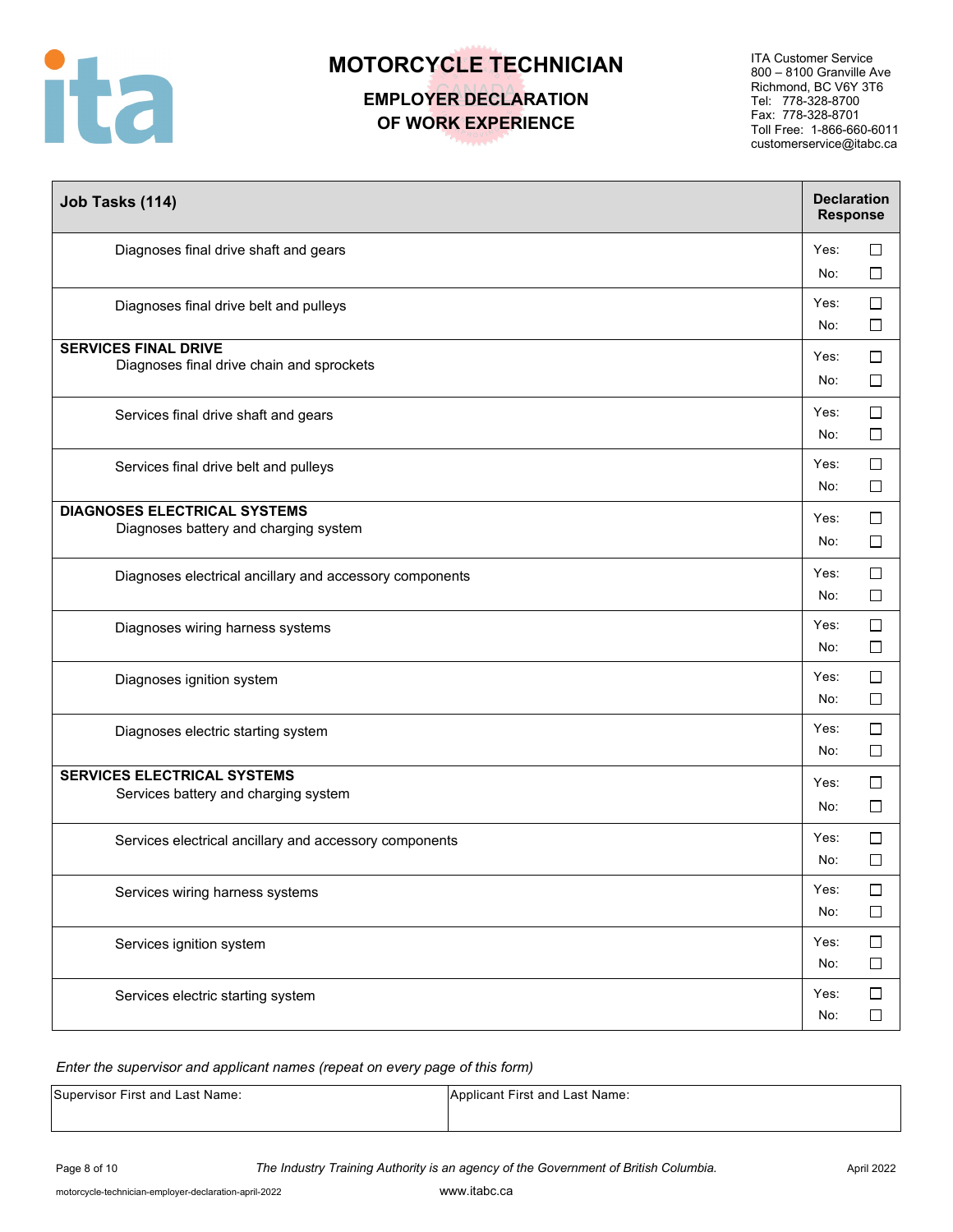

## **EMPLOYER DECLARATION OF WORK EXPERIENCE**

ITA Customer Service 800 – 8100 Granville Ave Richmond, BC V6Y 3T6 Tel: 778-328-8700 Fax: 778-328-8701 Toll Free: 1-866-660-6011 customerservice@itabc.ca

| Job Tasks (114)                                                           | <b>Declaration</b><br><b>Response</b> |                  |
|---------------------------------------------------------------------------|---------------------------------------|------------------|
| <b>DIAGNOSES VEHICLE MANAGEMENT SYSTEMS</b><br>Reads fault codes          | Yes:<br>No:                           | $\Box$<br>$\Box$ |
| Interprets fault code                                                     | Yes:<br>No:                           | $\Box$<br>$\Box$ |
| Tests system circuitry and components                                     | Yes:<br>No:                           | $\Box$<br>$\Box$ |
| <b>SERVICES VEHICLE MANAGEMENT SYSTEMS</b><br>Updates software            | Yes:<br>No:                           | □<br>$\Box$      |
| Services system circuitry and components                                  | Yes:<br>No:                           | $\Box$<br>$\Box$ |
| DIAGNOSES FUEL AND EXHAUST SYSTEMS<br>Diagnoses fuel tanks and components | Yes:<br>No:                           | $\Box$<br>$\Box$ |
| Diagnoses air delivery system                                             | Yes:<br>No:                           | $\Box$<br>$\Box$ |
| Diagnoses carburetor system                                               | Yes:<br>No:                           | $\Box$<br>$\Box$ |
| Diagnoses fuel injection system                                           | Yes:<br>No:                           | $\Box$<br>$\Box$ |
| Diagnoses exhaust system                                                  | Yes:<br>No:                           | $\Box$<br>$\Box$ |
| SERVICES FUEL AND EXHAUST SYSTEMS<br>Services fuel tanks and components   | Yes:<br>No:                           | $\Box$<br>$\Box$ |
| Services air delivery system                                              | Yes:<br>No:                           | $\Box$<br>$\Box$ |
| Services carburetor system                                                | Yes:<br>No:                           | $\Box$<br>$\Box$ |
| Services fuel injection system                                            | Yes:<br>No:                           | $\Box$<br>$\Box$ |
| Services exhaust system                                                   | Yes:<br>No:                           | $\Box$<br>$\Box$ |

| Supervisor First and Last Name: | Applicant First and Last Name: |
|---------------------------------|--------------------------------|
|                                 |                                |